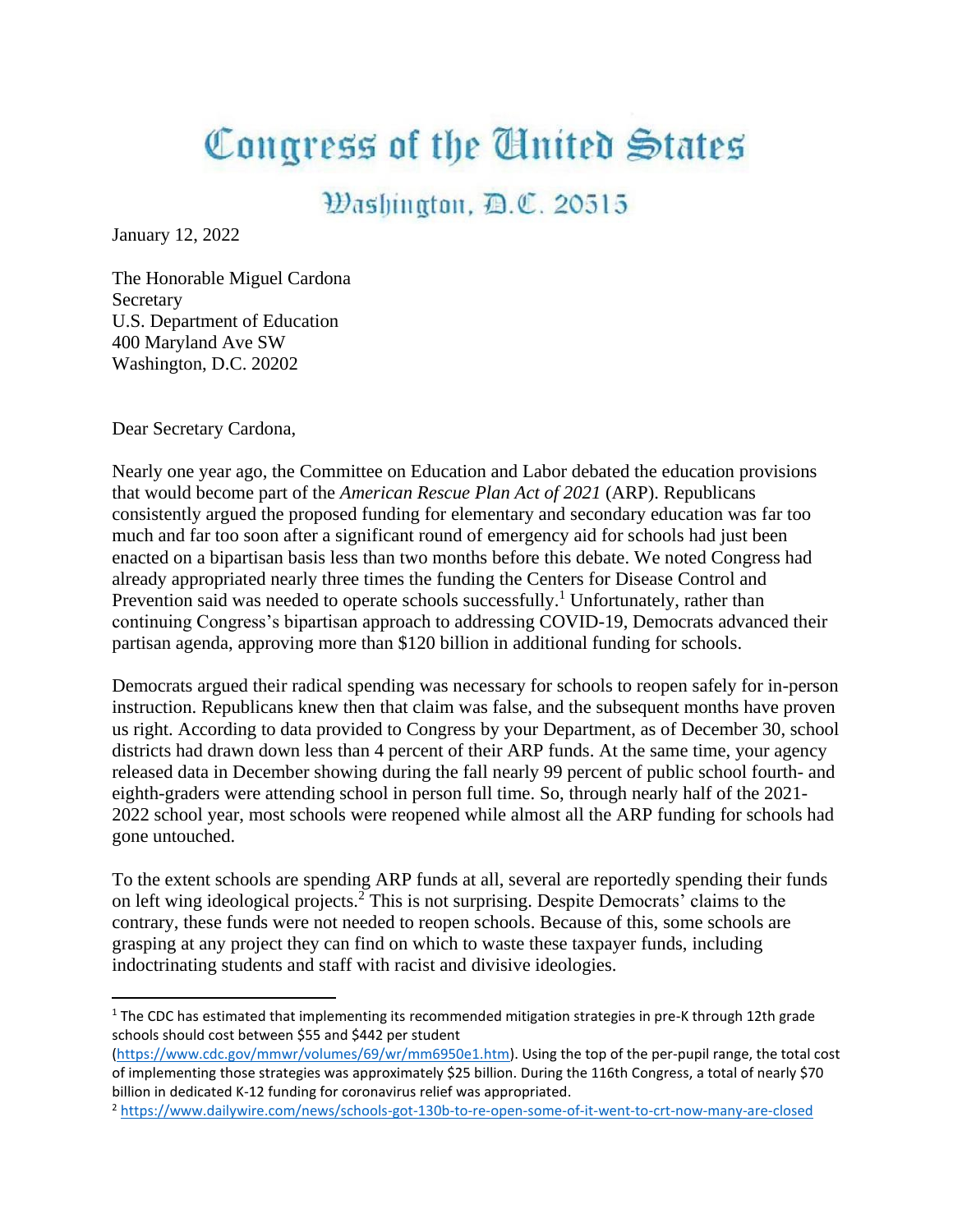Even more troubling, as 2022 begins, one million public school students across the country were impacted by district-wide school closures and it is once again Democrats who continue to impede students' access to uninterrupted, in-person instruction. <sup>3</sup> This is the third academic year American students have faced disruptive learning.

The Biden administration's response to date has been appalling. Despite President Biden claiming nearly 12 months ago that the goal was to open every school, students continue to face intermittent and abrupt school closures. <sup>4</sup> While we appreciate that you and other officials have stated your support for maintaining in-person instruction, you must do more. The impact school closures have had and continue to have on our students has been catastrophic. The Committee heard from several witnesses about the personal harm to students when they were blocked from attending school.<sup>5</sup> Additionally, a National Bureau of Economic Research paper from November chronicled the harm done by remote learning.<sup>6</sup> Among other things, the paper found that pass rates on state standardized assessments in math declined by more than 14 percent on average, but this decline was more than 10 percent smaller in districts operating fully in-person.

In light of these documented harms, your tepid response to the return of school closures is tragically inadequate. During the Committee's consideration of the ARP last year, Republicans offered five different amendments that would have required schools to maintain in-person instruction as a condition of receiving ARP aid. Unfortunately, Democrats blocked each of those proposals. Had Democrats sided with parents rather than their union allies on those votes, you would have the legal means with which to hold schools accountable that choose to keep students locked out of educational opportunity.

Ensuring children have access to K-12 classrooms should be the baseline of our responsibilities. As the head of the Department of Education, you cannot continue to sit idly by as families and students are left scrambling at the whim of special interests. These are your political allies blocking the schoolhouse doors. It is critical you state clearly, unequivocally, and publicly that the resumption of school closures will cause great harm to students, especially our most vulnerable students, and condemn those adults who are neglecting the students they are supposed to serve.

Additionally, families deserve to have transparency on the actions and correspondence your Department officials have engaged in regarding ongoing school closures. Please provide the following documents to the Committee no later than two weeks from the receipt of this letter:

1. A list of all meetings (virtual or in-person) or calls regarding the closure of schools related to COVID between November 2021 and the present.

<sup>3</sup> https://www.nytimes.com/2022/01/08/us/teachers-unions-covid-schools.html

<sup>4</sup> [https://www.usatoday.com/story/news/politics/2021/02/16/president-joe-biden-recommits-school-reopening](https://www.usatoday.com/story/news/politics/2021/02/16/president-joe-biden-recommits-school-reopening-goal/6776406002/)[goal/6776406002/](https://www.usatoday.com/story/news/politics/2021/02/16/president-joe-biden-recommits-school-reopening-goal/6776406002/)

<sup>5</sup> [https://republicans-edlabor.house.gov/uploadedfiles/testimony\\_\\_j\\_dale\\_equity\\_in\\_education\\_covid19.pdf;](https://republicans-edlabor.house.gov/uploadedfiles/testimony__j_dale_equity_in_education_covid19.pdf) [https://republicans-edlabor.house.gov/uploadedfiles/congressional\\_testimony\\_\\_reade.pdf;](https://republicans-edlabor.house.gov/uploadedfiles/congressional_testimony__reade.pdf) [https://republicans](https://republicans-edlabor.house.gov/uploadedfiles/gretchen_davis_testimony.pdf)[edlabor.house.gov/uploadedfiles/gretchen\\_davis\\_testimony.pdf](https://republicans-edlabor.house.gov/uploadedfiles/gretchen_davis_testimony.pdf)

<sup>6</sup> <https://www.nber.org/papers/w29497>